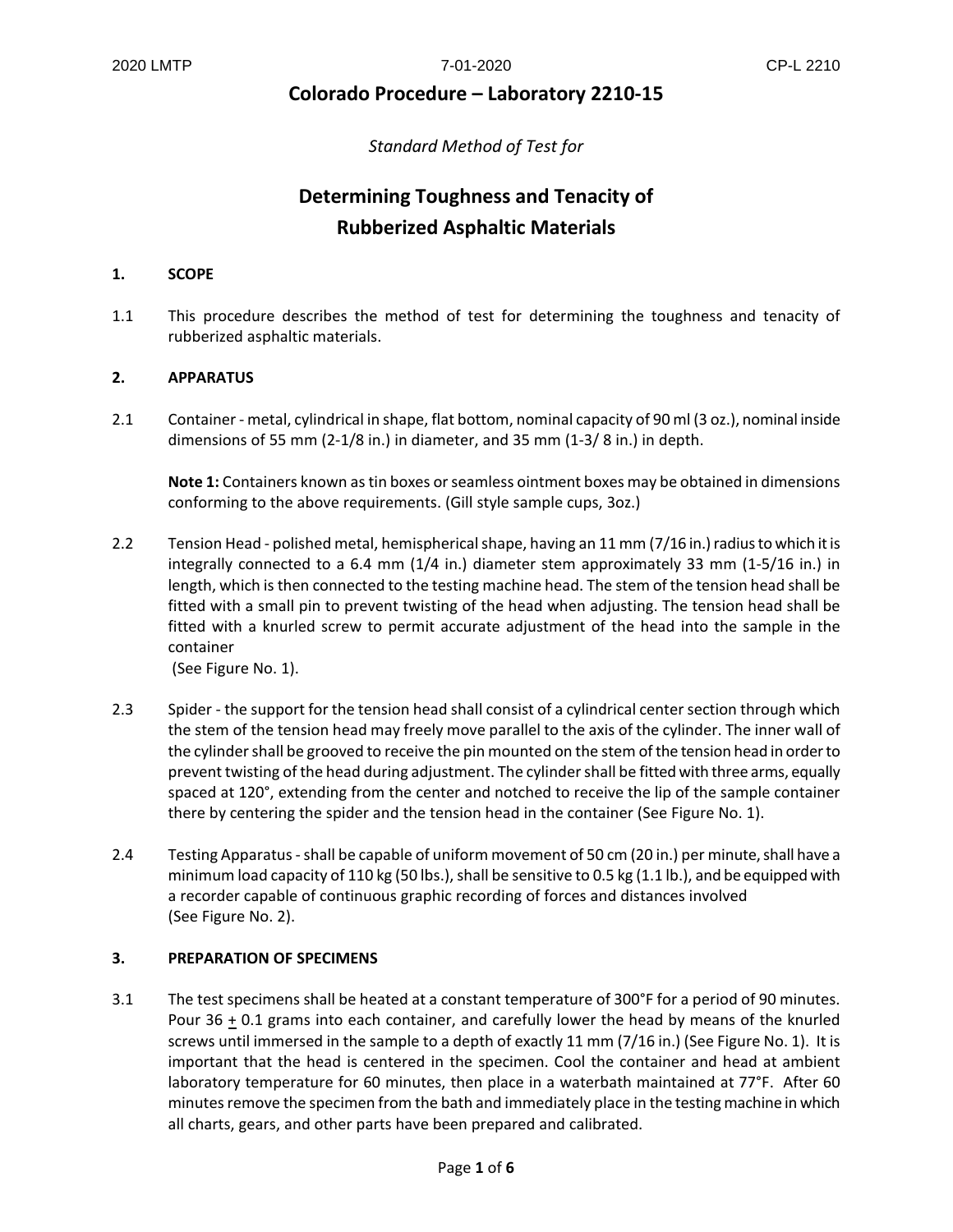#### **4. TEST PROCEDURE**

4.1 Operate the testing machine at an extension rate of 50 cm (20 in.) per minute. A continuous automatic recording of force vs. the distance value shall be made. The extension shall be continued until (a) the asphalt column breaks, (b) either the curve reaches a zero force or it stabilizes at a constant force close to zero (this situation is caused by the mass of asphalt that ends up sticking to the tension head), or (c) the machine's extension limit (maximum of 30 inches) is reached.

#### **5. CALCULATIONS**

5.1 The toughness of the specimen is calculated in inch-pounds of work required to separate the tension head from the specimen in the container under the prescribed test conditions. It is computed in inch-pounds from the area under the curve plotted by the graphic recorder (See Figure No. 3).

The tenacity of the specimen is calculated as an integral part of the toughness measurement. The portion of the area under the curve is determined by tangentially extending the curve as it decreases from the maximum force value (initial peak force) to the zero force line and calculating all the area from the tangent line to where the curve dives down to the theoretical zero force load. This value is also calculated in inch-pounds of work (See Figure No. 3).

#### **6. REPORT**

- 6.1 There is no designated CDOT Form used for recording / reporting information for this CP-L.
- 6.2 Each sample shall be tested in triplicate. Report the average of the two closest test results for toughness and tenacity according to calculations in Subsection 5.1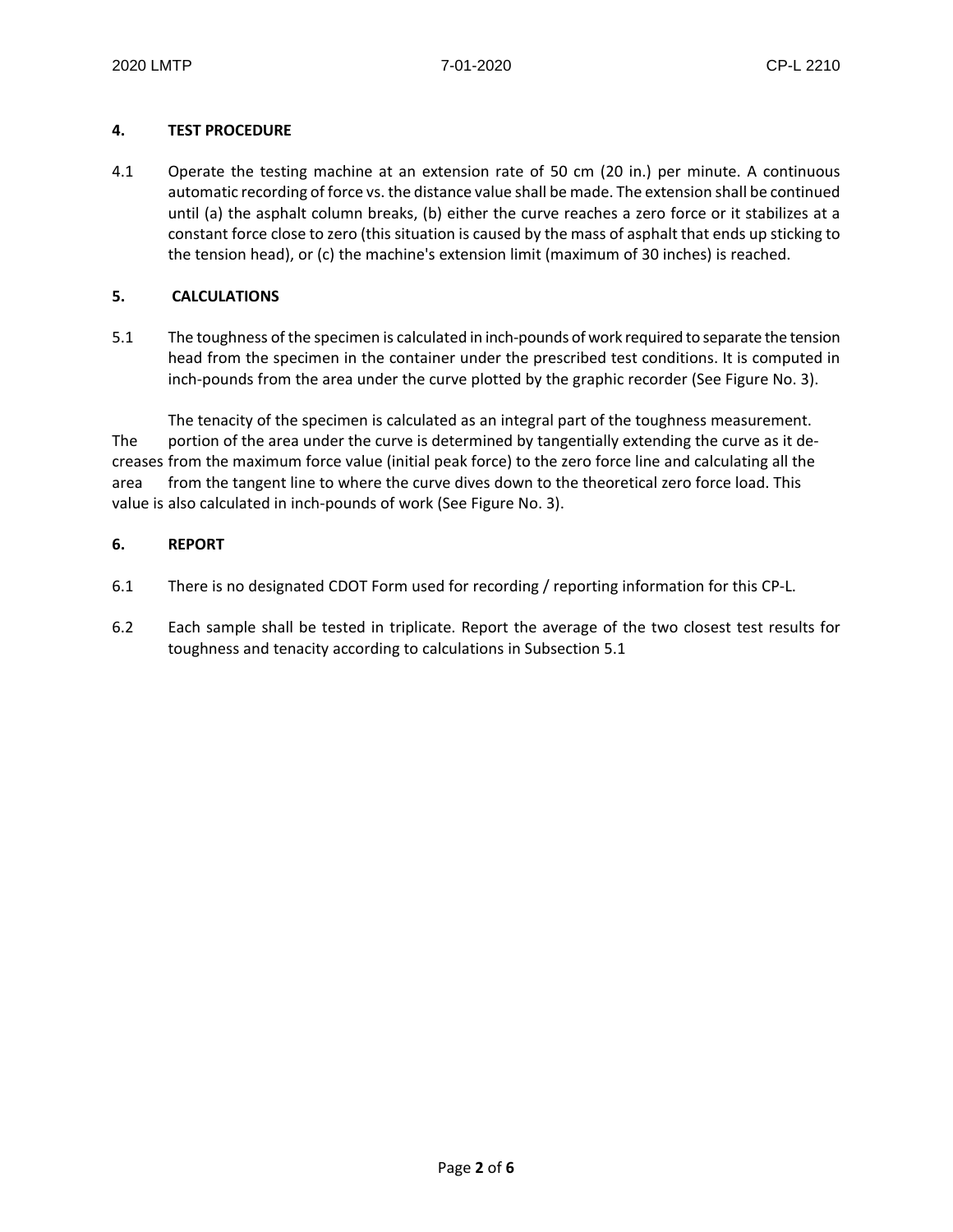ASPHALT TOUGHNESS AND TENACITY TEST EQUIPMENT

DETAIL OF TESTING DEVICE

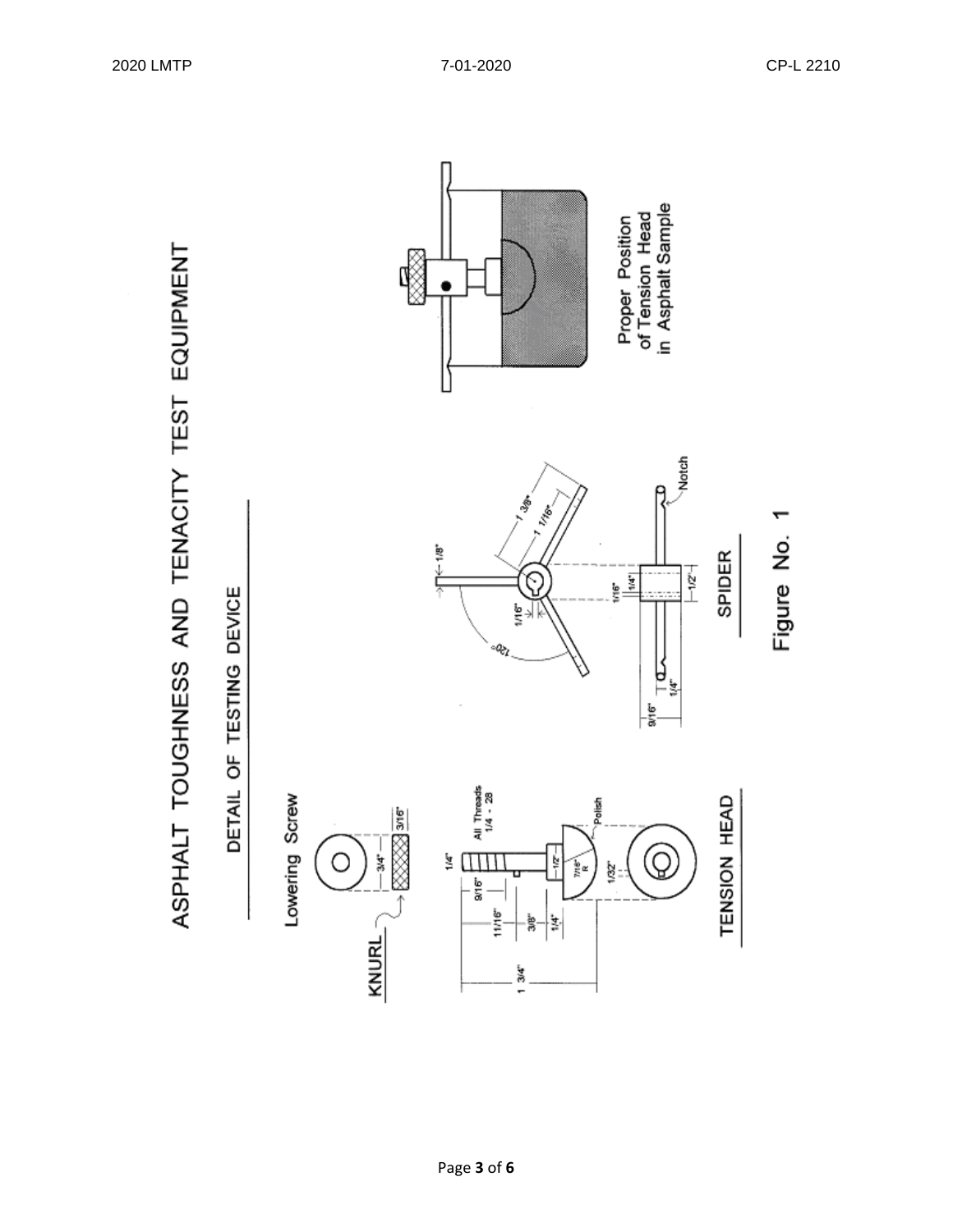

Figure 2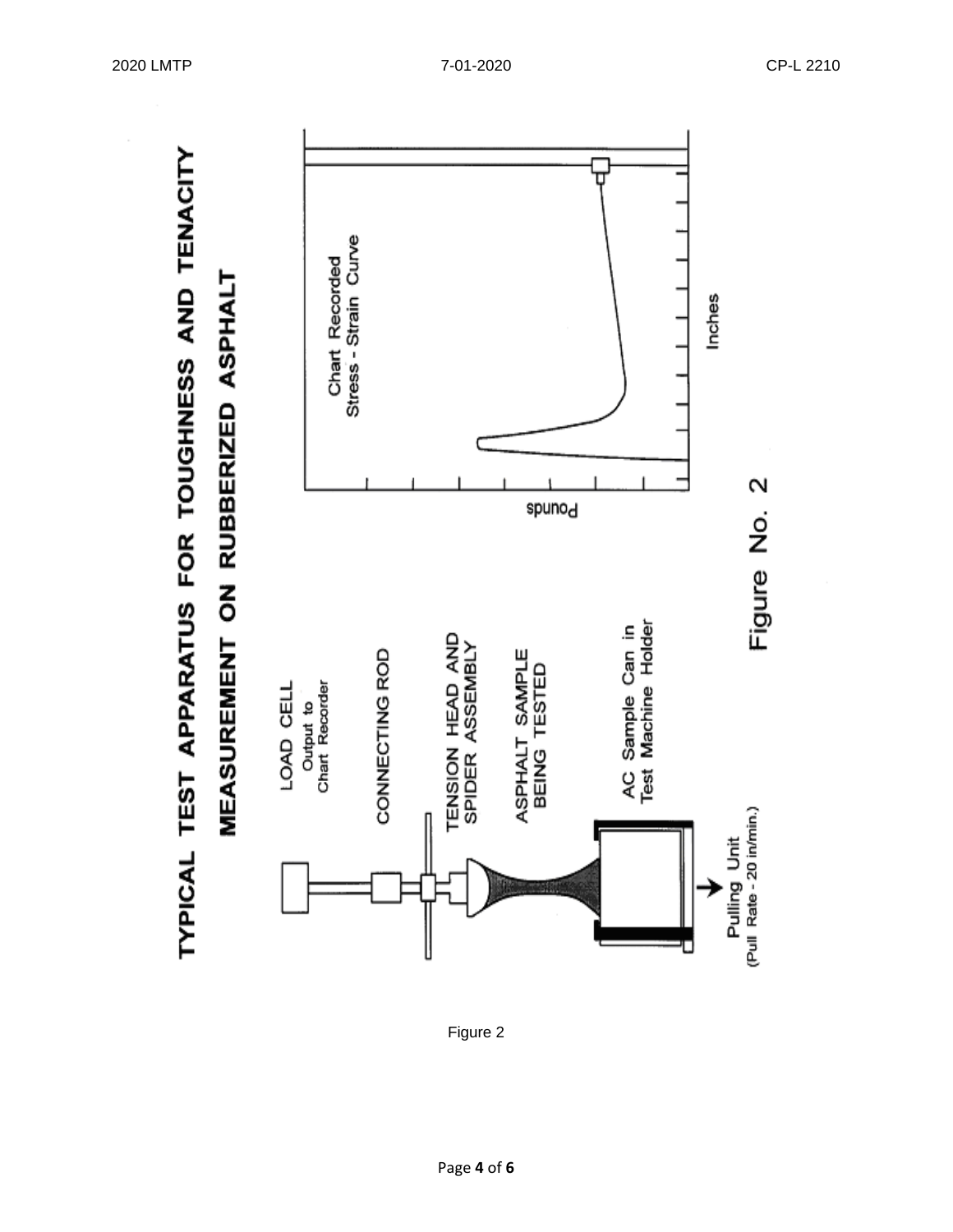